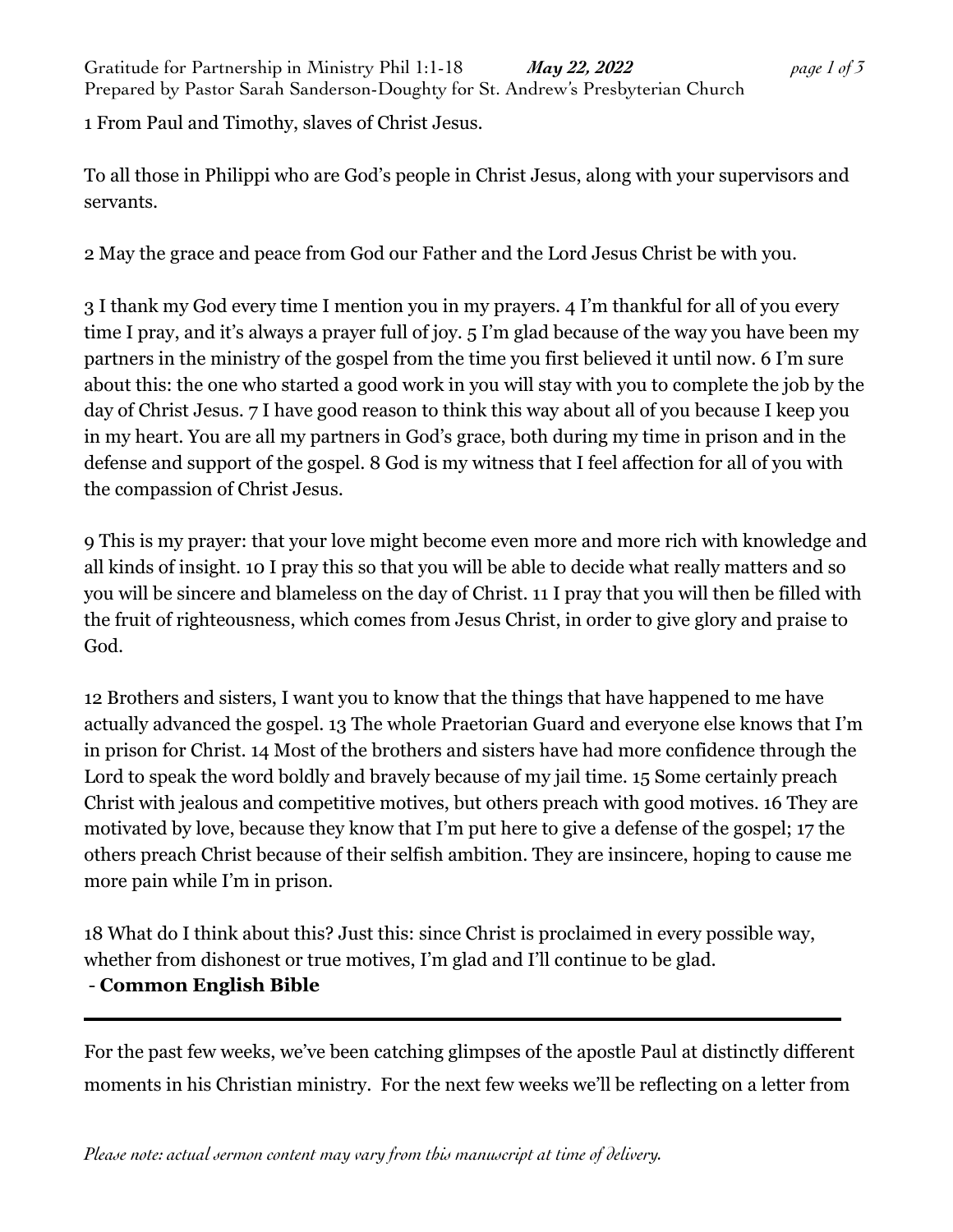Gratitude for Partnership in Ministry Phil 1:1-18 *May 22, 2022 page 2 of 3* Prepared by Pastor Sarah Sanderson-Doughty for St. Andrew's Presbyterian Church his own hand, a letter written from prison… prison exactly where and exactly when we're not sure; Paul spent a lot of time in prison. We know from a few weeks ago that he even spent time in prison in Philippi, the community to whom he is now writing. The glimpse I'm catching of Paul this week, though, from these first verses of the letter to the Philippians, is of his prayer life. It's pretty rare to get a glimpse into someone's prayer life. The daily conversations we have with God are usually deeply personal and private and not visible to those around us.

Even though many of you have heard me pray publicly and have experienced or will experience me praying out loud with you privately, I have a personal prayer life that unfolds in my journal and in my bed and on my knees or behind my steering wheel that is not on display. I may tell you I'm praying for you, but how do you know, really, that I am?

Well, I am. I seek to spend some time every day in focused prayer. Some days the prayers are groggy and interwoven with dream, some days they are rushed or truncated, steering wheel days… some days more full… but every day I pray. And I always begin, as Paul appears to have also done, with gratitude. Paul tells the Philippians repeatedly how much gratitude he has in his heart for them, and how much joy fills his heart when he remembers them in prayer. Perhaps my testimonies to my love for you at the start of worship most weeks has helped you to glimpse the depth of my gratitude to and for you, but I don't think you know how often gratitude for you infuses my prayers. I give thanks almost daily for the call you extended to me five years ago. And one of my most frequent prayers of gratitude is "Thank you for giving me such marvelous partners in ministry." And often I name you one by one before God… lifting up the particular blessing that each of you contributes to the marvelous whole that is St. Andrew's.

This service is a beautiful testimony to partnership in ministry. Your deacons, a board of elected caregiving servants, have yearned to properly honor and remember and celebrate all the lives lost these past few years when it has been so hard to have proper memorial services and celebrations of life. They have been dreaming and planning for months. And so we are gathered today remembering, grieving, and giving thanks for the partners in ministry we've lost and we have living partners in ministry to thank for this. I may be a solo pastor, but I am